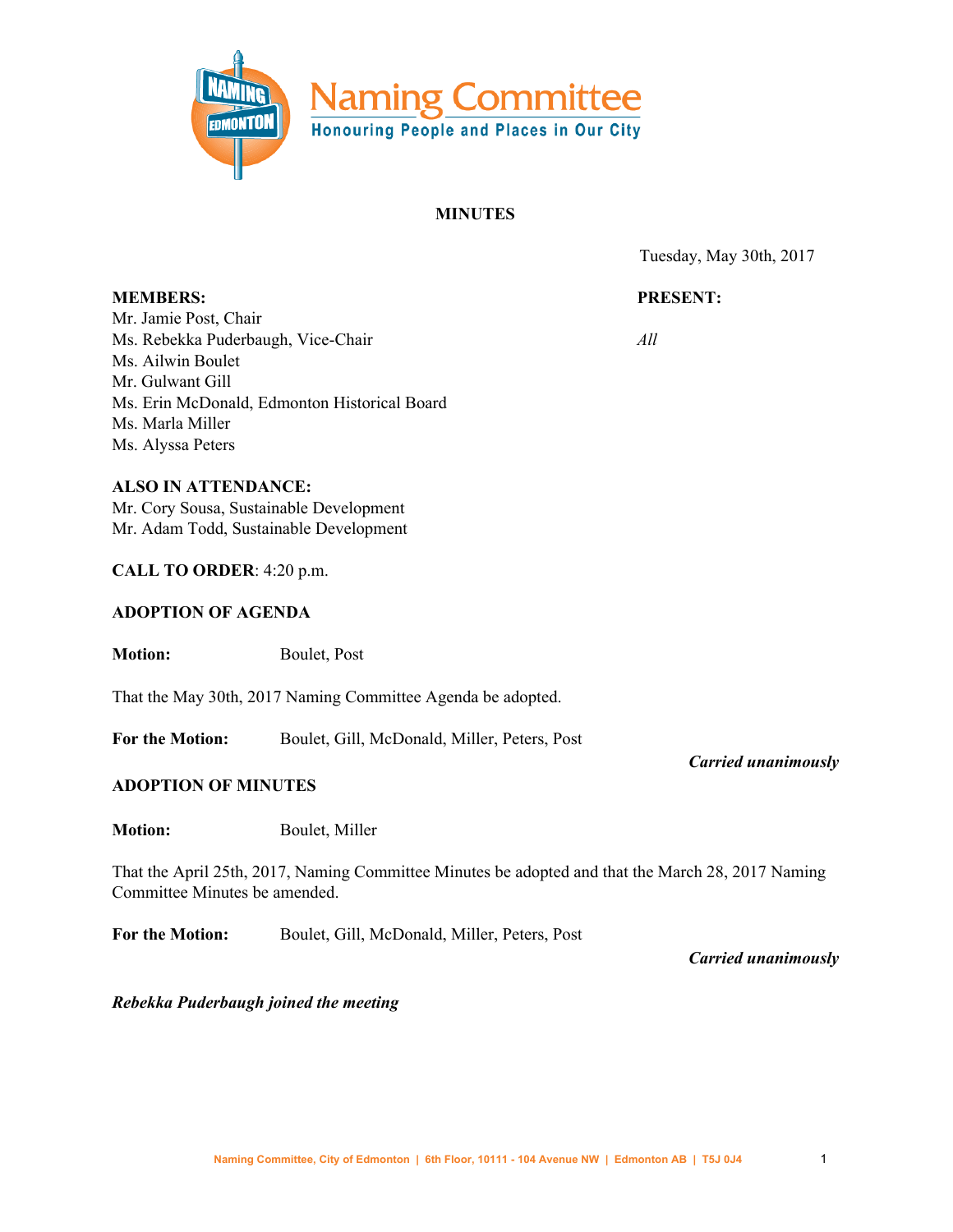

#### **OLD BUSINESS**

**1. Request to name a collector roadway in the Blatchford Area as "Runway 1230 Drive"** *(Presentation by Stantec's Tom Young at 4:40 pm)*

**Motion:** McDonald, Puderbaugh

That the Naming Committee approves the naming of the future collector roadway (the former municipal airport's runway) as "*Alpha Boulevard*" within the Blatchford Neighbourhood.

**For the Motion:** Boulet, Gill, McDonald, Miller, Peters, Post, Puderbaugh

*Carried unanimously*

# **2. Request to name a lane adjacent to 82 (Whyte) Avenue NW.**

**Motion:** McDonald, Puderbaugh

That the Naming Committee selects and approves the honourary naming of the alley, located north of 82 (Whyte) Avenue between 104 and 105 Street within Strathcona Neighbourhood, as *"Spur Line Alley"*. The naming competition is part of an initiative is to engage Edmontonians in the Alley's transformation into an interactive public plaza.

**For the Motion:** Boulet, Gill, McDonald, Miller, Peters, Post, Puderbaugh

*Carried unanimously*

## **NEW BUSINESS**

- **3. Request to apply the honouary name of "Father Frank Stempfle Way" to a portion of 96 Street within the Alberta Avenue Neighbourhood.**
- **Motion:** Post, McDonald

That the Naming Committee approves the honourary naming of a portion of 96 Street, located north of 118 Avenue within the Alberta Avenue Neighbourhood, as *"Father Frank Stempfle Way"*.

**For the Motion:** Boulet, Gill, McDonald, Miller, Peters, Post, Puderbaugh

*Carried unanimously*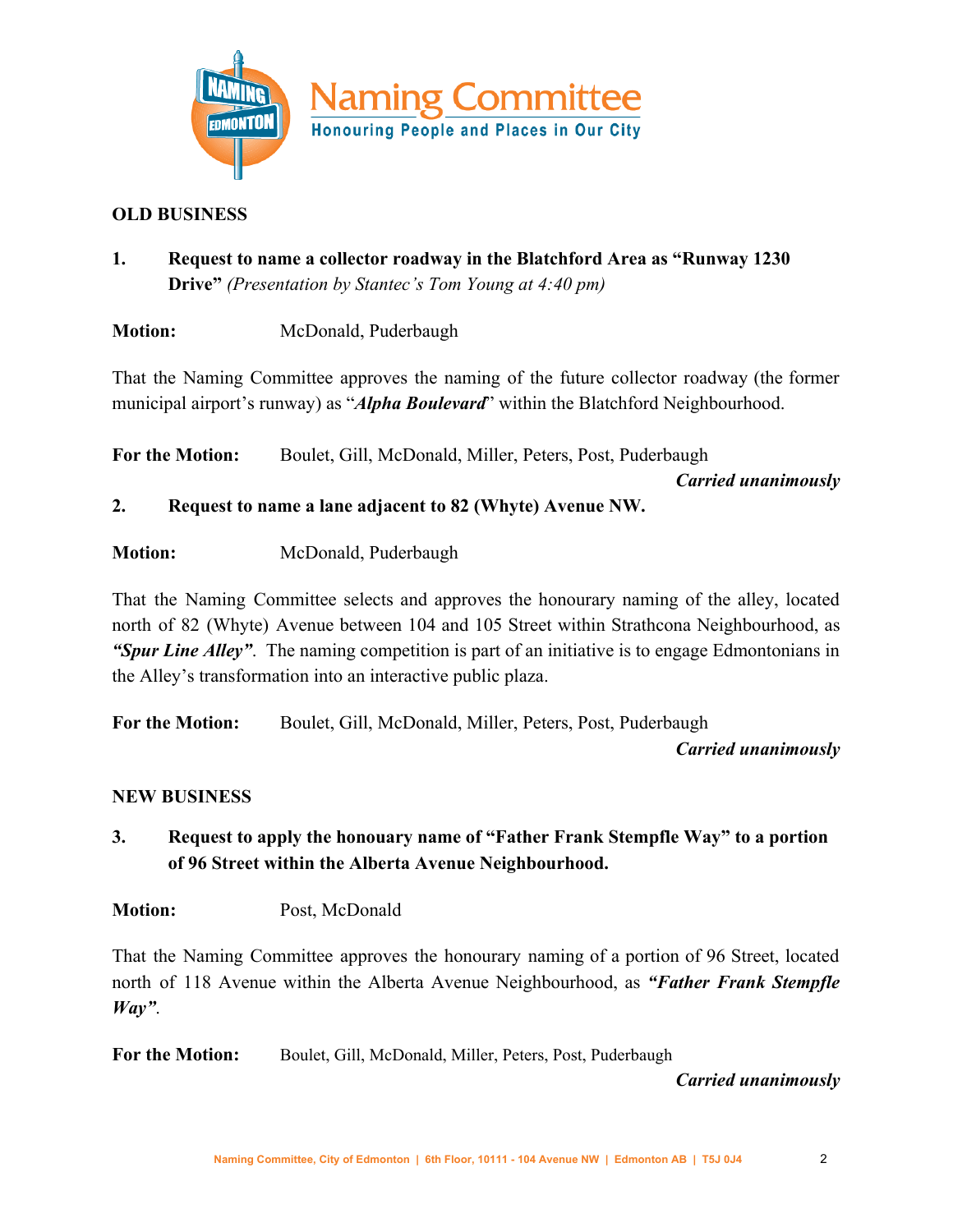

## **4. Request to name a collector roadway within the Glenridding Ravine Neighbourhood**

**Motion:** Post, McDonald

That the Naming Committee approves the naming of the collector roadway within the Glenridding Ravine Neighbourhood by naming it after the neighbourhood name of "Glenridding Ravine" as per the Naming Policy C509B.

The Naming Committee recommends the suffix naming of *"Glenridding Ravine Road"*.

| For the Motion: | Gill, McDonald, Peters, Post, Puderbaugh |
|-----------------|------------------------------------------|
| <b>Opposed:</b> | Boulet, Miller                           |

*Carried*

## **5. Request to name two local roadways within the Kinglet Gardens Neighbourhood**

**Motion:** Boulet, McDonald

That the Naming Committee approves the naming of two local roads using the name "Lark" based on the 'Horned Lark' bird species that conforms to the theme of naming roads after songbirds (garden birds) within the Kinglet Gardens Neighbourhood.

The Naming Committee recommends the suffix naming of *"Lark Point" and "Lark Crescent" as per the map submitted by the applicant.*

**For the Motion:** Boulet, Gill, McDonald, Miller, Peters, Post, Puderbaugh

*Carried unanimously*

## **OTHER BUSINESS**

**6. Discussion with St. Joseph's High School students regarding Indigenous Naming.** *(Presentation by Jean Forest Academy at 5:00 pm)*

**Motion:** Post, Puderbaugh